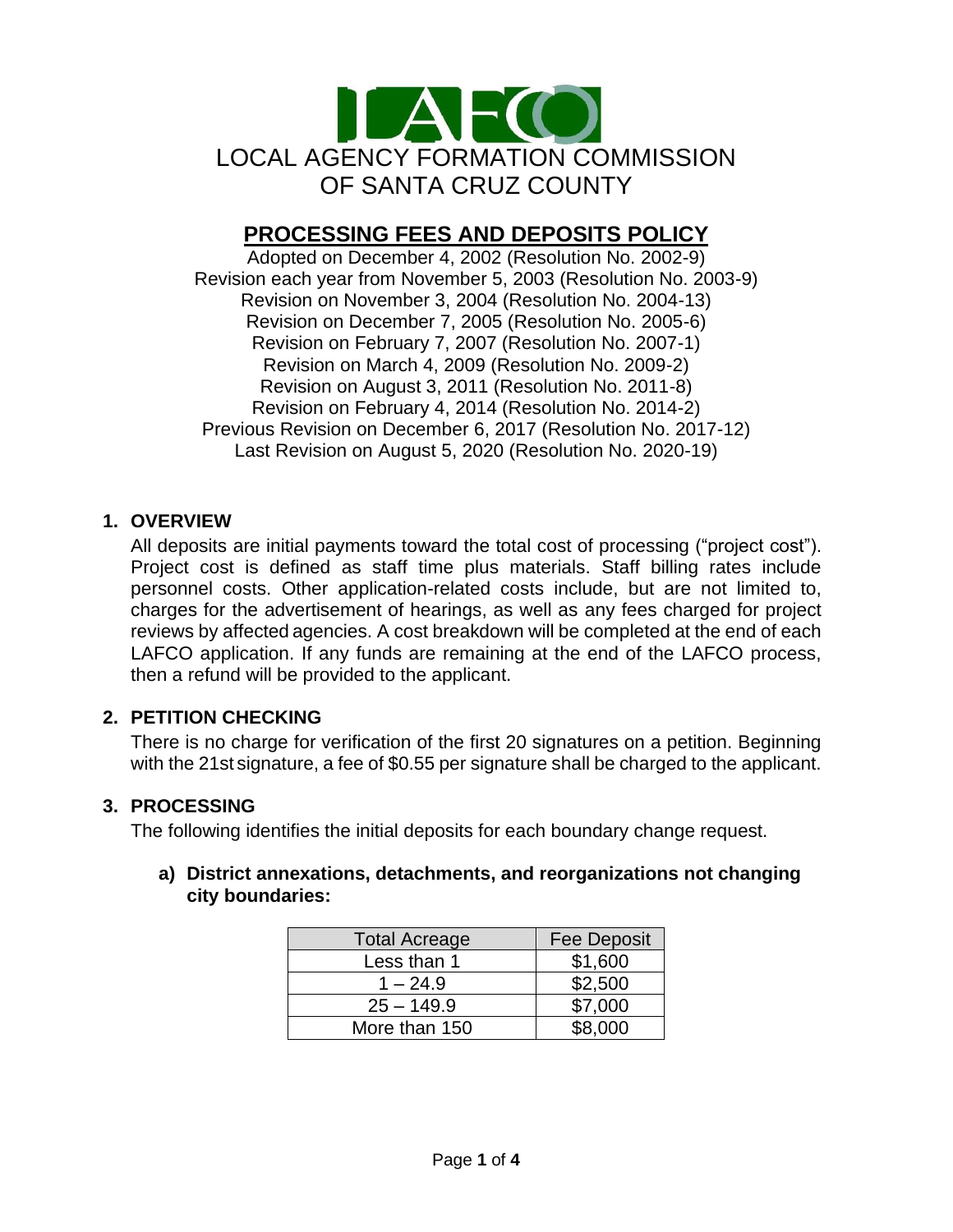**b) Municipal annexations, detachments, and reorganizations involving at least one change in a city boundary:**

| <b>Total Acreage</b> | <b>Fee Deposit</b> |
|----------------------|--------------------|
| Less than 1          | \$3,150            |
| $1 - 24.9$           | \$4,900            |
| $25 - 149.9$         | \$7,350            |
| More than 150        | \$14,600           |

**c) Consolidations, mergers, and establishments of a subsidiary district:**

| <b>Total Acreage</b> | <b>Fee Deposit</b> |
|----------------------|--------------------|
| N/A                  | \$1,800            |

**d) Dissolutions of an independent special district and county service areas:**

| Total Acreage | <b>Fee Deposit</b> |
|---------------|--------------------|
| N/A           | \$1.250            |

**e) Formation of a county service area:**

| Total Acreage | <b>Fee Deposit</b> |
|---------------|--------------------|
|               | \$5.000            |

*Footnote: includes petition filing fee and sphere adoption*

**f) Addition of a service to the list of services that a county service area may perform:**

| Total Acreage | <b>Fee Deposit</b> |
|---------------|--------------------|
| N/A           | \$1.250            |

**g) Formation of a special district:**

| <b>Total Acreage</b> | <b>Fee Deposit</b> |
|----------------------|--------------------|
| N/A                  | \$15,000           |

*Footnote: includes sphere adoption*

**h) City incorporations:**

| Total Acreage | <b>Fee Deposit</b> |
|---------------|--------------------|
| N/A           | \$30,000           |

*Footnote: includes sphere adoption*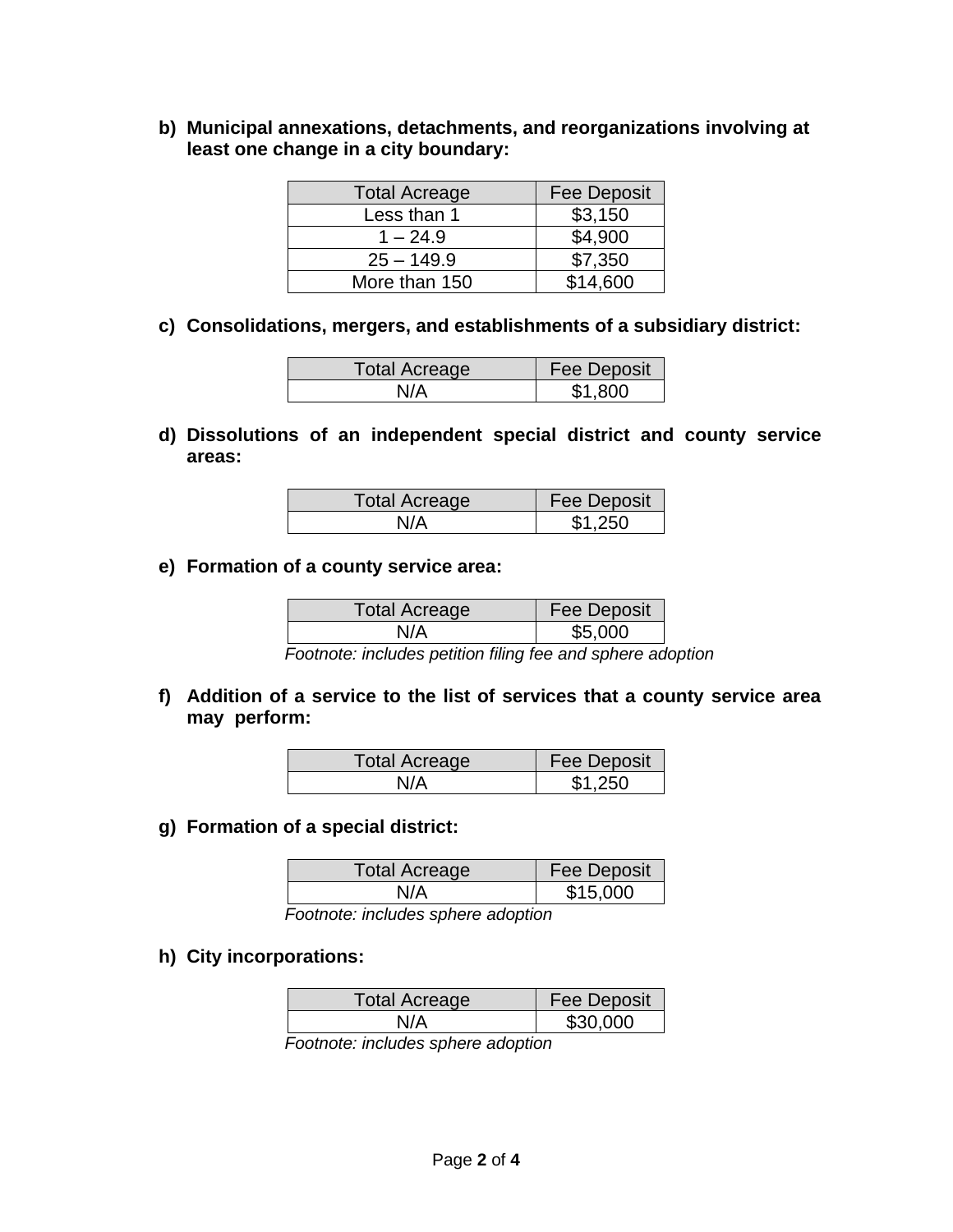**i) Request for the State Controller's Review of a Comprehensive Fiscal Analysis on an incorporation proposal:**

Actual cost billed by the Controller. If the Controller has not set a cost at the time the deposit is due, the deposit shall be \$ 38,200.

If the costs will exceed the deposit in the opinion of the Executive Officer, the Executive Officer shall bill the party who requested the Controller's review for the estimated costs to complete Controller's review. Failure to pay an additional deposit may result in cessation of the Controller's report and other remedies as determined by the Controller's office and the Commission.

#### **j) Sphere of Influence revision or amendment:**

| <b>Total Acreage</b> | <b>Fee Deposit</b> |
|----------------------|--------------------|
|                      | \$5.150            |

**k) Provision of a new function or service by a district:**

| <b>Total Acreage</b> | <b>Fee Deposit</b> |
|----------------------|--------------------|
|                      | \$1.500            |

#### **l) Requests for extraterritorial service:**

| <b>Total Acreage</b> | <b>Fee Deposit</b> |
|----------------------|--------------------|
|                      | \$950              |

**m) Request for a service review outside the Commission's schedule in accordance with the adopted multi-year work program:**

Actual cost. Note: Initiation of a service review outside of LAFCO's work program is subject to LAFCO's discretion whether the service review can be conducted in a manner that doesn't prejudice the work program, and to LAFCO's discretion as to the appropriate geographic areas, agencies, and scope of the service review.

#### **n) Copies or other reproduction efforts:**

| <b>Requests</b>            | <b>Fee Deposit</b>                              |  |
|----------------------------|-------------------------------------------------|--|
| Copies                     | First 30 pages free; thereafter \$0.18 per page |  |
| <b>Digital Audio Files</b> | \$14.42 per 80-minute CD                        |  |
| <b>Other Electronic</b>    | The fees as charged by the County of Santa      |  |
| Media                      | Cruz on its Unified Fee Schedule                |  |